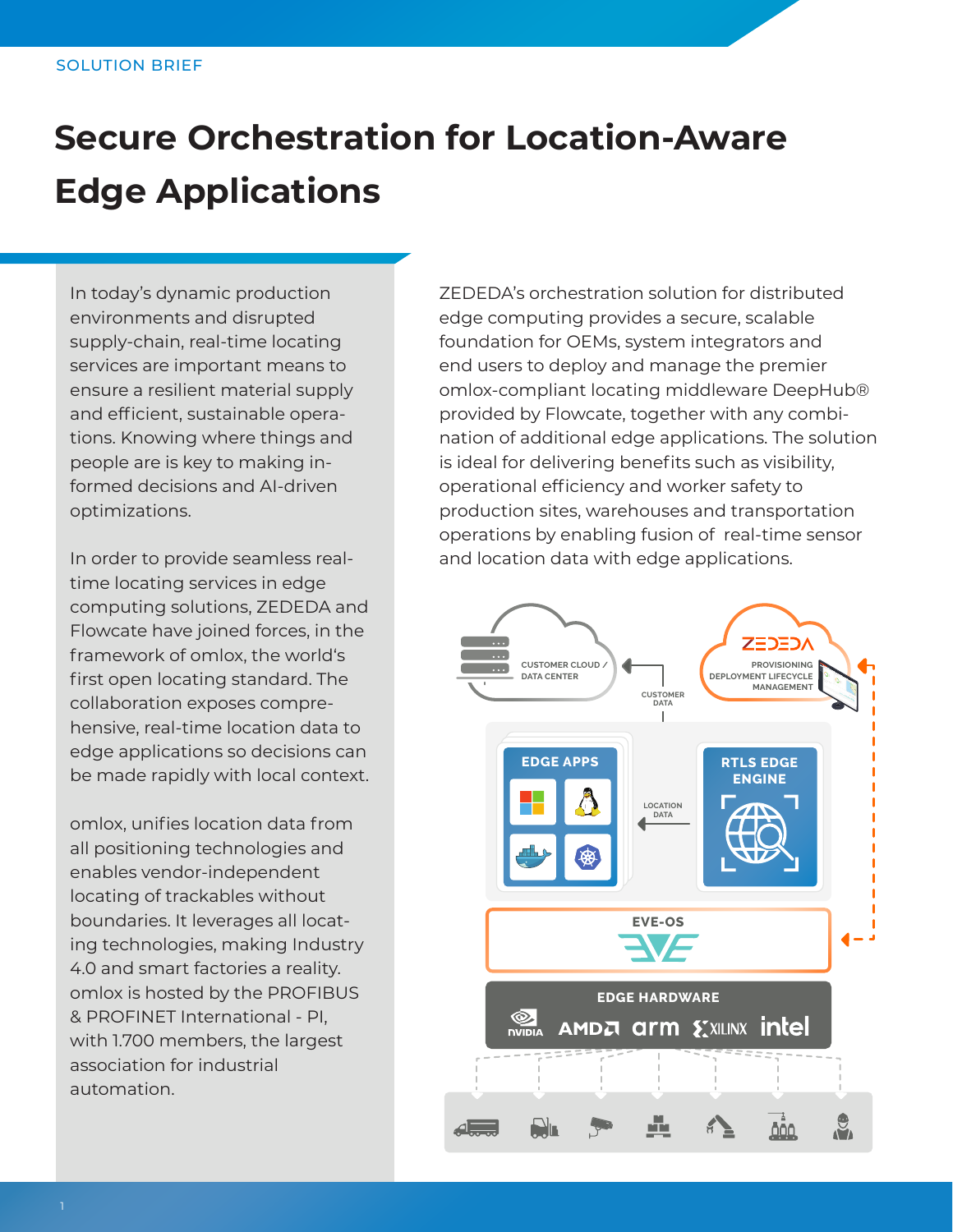## **Benefits**

Seamless location services, delivered in an open, standardized and future-proof manner.

Zero touch provisioning for choice of edge hardware and Deephub services, alongside any combination of additional edge applications. Example applications include containerized data normalization services and AI/ML models and legacy Windows-based software such as SCADA, HMI, and Historians running in virtual machines.

Zero trust security from edge silicon to cloud, including capabilities like root of trust, crypto-based ID, remote attestation, data encryption, and distributed bi-directional per-app firewall.

Provision of harmonized, geo-referenced location-data and locationevents to business applications like Warehouse Management (WMS), manufacturing execution (MES), enterprise resource planning (ERP) or business intelligence (BI).

Realtime fusion of locating data for time-critical or safety-related applications on the shopfloor, in warehouses or on yards.

Seamless integration of any locating and identification technology - no matter which vendor is being used via standardized APIs.

#### **Flowcate**

Flowcate is a global technology company focused on reshaping how location data is used in IoT. Based out of Germany, they have been pioneers in location-based service solutions and geospatial expertise since 1998.

As a key founding member of the omlox standard, Flowcate provides the premier omlox-compliant middleware – the DeepHub®.